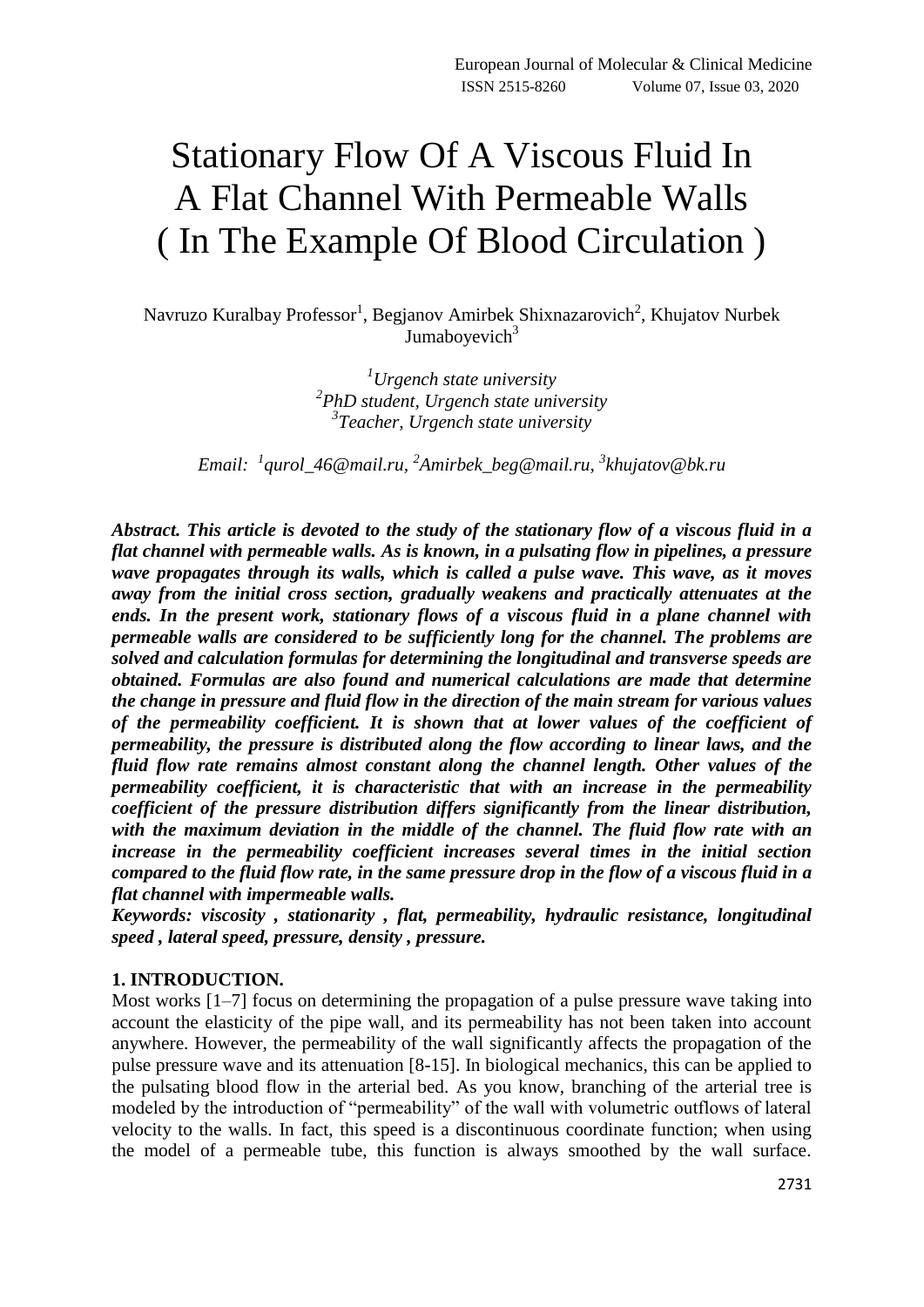Apparently, the idea of modeling an artery in the form of a permeable tube was first expressed in [12] and further developed in [8,9]. The most complete study of such a model is contained in [10], where the dog's circulatory system is modeled. Unlike other works [7–9], to determine the hydraulic resistance in the central arterial vessel, in [10, 11] the formulation of the problem of a pulsating blood flow in the arterial bed was considered, where the blood outflow is mathematically modeled as a permeable vessel wall. It should be noted that in addition to wave flows, it is advisable to study the stationary flow of blood in a vessel with permeable walls. However, this case does not follow from the solution for wave flows by the limiting transition when the frequency tends to zero, therefore the stationary problem should be considered in a separate formulation.

#### *Problem statement and solution methods.*

Let us state the solution of the problem for the case of the flow of a viscous incompressible fluid in a flat channel with permeable walls**.** Denote the distance between the walls through 2*h*, the length of the walls through L, and  $h/7 < 1$  $L$ <
1. The *x* axis extends in the middle of the channel along the stream. The y axis is directed perpendicular to the  $x$  axis. We believe that in both walls the permeability of the liquid has the same values, which preserves the symmetry of the flow. We estimate the terms of the Navier - Stokes equations in the walls the permeability of the liquid has the same values, which preserves<br>of the flow. We estimate the terms of the Navier - Stokes equations in<br>ordinate system for a symmetric flow in them:<br> $x = Lx_1$ ,  $y = hy_1$ ,  $u = Uu_1$ ,

Cartesian coordinate system for a symmetric flow in them:  
\n
$$
x = Lx_1, y = hy_1, u = Uu_1, v = Vv_1, p = \frac{\mu UL}{h^2} p_1, Re = \frac{Uh}{V}
$$

where  $x_1, y_1, v_1,$ ,  $p_1, u_1$ ,  $-i$ s the dimensionless quantity. *U*, *V* - characteristic longitudinal and transverse speeds, with *V h U L*  $=\frac{n}{I} = \delta$ ; and Re–Reynolds numbers are small

quantities. Then the system of Navier - Stokes equations will take the form  
\n
$$
\begin{cases}\n\text{Re}\,\delta\left(u_1\frac{\partial u_1}{\partial x_1} + v_1\frac{\partial u_1}{\partial y_1}\right) = -\frac{\partial p_1}{\partial x_1} + \delta^2\frac{\partial^2 u_1}{\partial x_1^2} + \frac{\partial^2 u_1}{\partial y_1^2} \\
\text{Re}\,\delta^3\left(v_1\frac{\partial v_1}{\partial x_1} + v_1\frac{\partial v_1}{\partial y_1}\right) = -\frac{\partial p_1}{\partial y_1} + \delta^2\left(\delta^2\frac{\partial^2 v_1}{\partial x_1^2} + \frac{\partial^2 v_1}{\partial y_1^2}\right)\n\end{cases}
$$
\n(1)

Neglecting the terms containing  $\delta^2$ ,  $\delta^3$ ,  $\delta^4$  and the Reynolds number, then returning to dimensional variables, we obtain

$$
\frac{1}{\rho} \frac{\partial p}{\partial x} = v \frac{\partial^2 u}{\partial y^2}, \quad \frac{\partial p}{\partial y} = 0, \quad \frac{\partial u}{\partial x} + \frac{\partial v}{\partial y} = 0 \tag{2}
$$

In this case, the boundary conditions will be as follows:

$$
\mathcal{G} = \frac{\dot{\gamma}h}{\mu}(p - p_c), \quad u = 0 \quad \text{at} \quad y = h, \quad \frac{\partial u}{\partial y} = 0, \quad v = 0 \quad \text{at} \quad y = 0, \quad (3)
$$
\n
$$
p = p_0 \quad \text{at} \quad x = 0, \quad p = p_L \quad \text{at} \quad x = L,
$$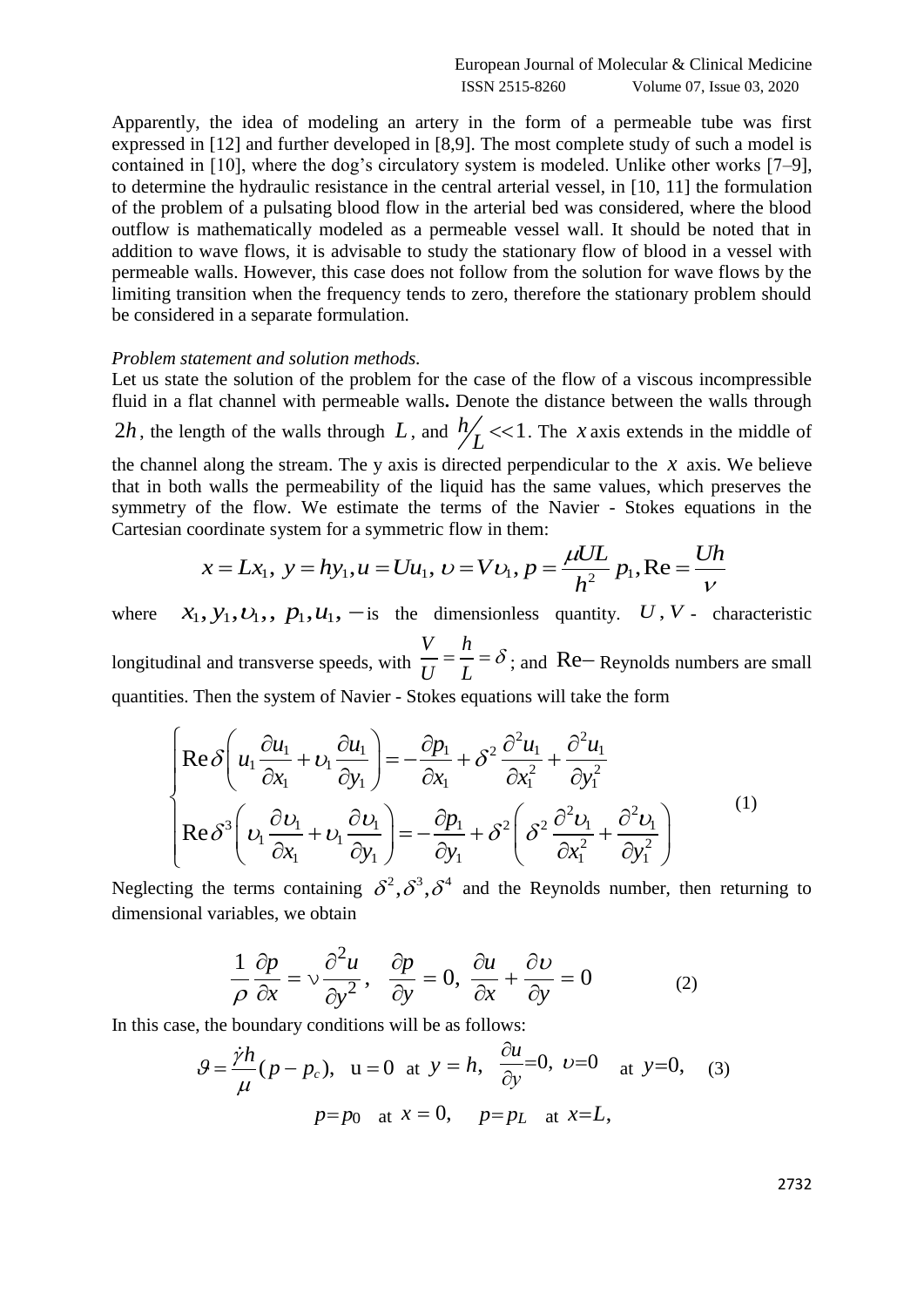where  $\overline{p} = p - p_c$ , *u*,*v* - longitudinal and transverse speeds;  $\rho$  - fluid density;  $\vee$  - kinematic viscosity of the liquid;  $p$  – internal pressure;  $p_c$  – environmental pressure;  $p_0$ ,  $p_L$ - fluid pressure of the initial and final sections;  $\mu$  – dynamic viscosity;  $\gamma^*$ permeability coefficient.

The solution is the first equation of system (2) taking into account the boundary conditions (3) and provided that  $\frac{op}{\partial y} = 0$ *p y*  $\partial$  $=$ 

that 
$$
\frac{1}{\partial y} = 0
$$
 has the form  
\n
$$
u(x, y) = \frac{1}{2\mu} \left( -\frac{\partial p}{\partial x} \right) \left( h^2 - y^2 \right), \tag{4}
$$

Using the third equation of system (2), we find  
\n
$$
U(x, y) = \frac{1}{2\mu} \left( -\frac{\partial^2 p}{\partial x^2} \right) \left( h^2 y - \frac{y^3}{3} \right),
$$
\n(5)

Now, we find the volumetric flow rate of the fluid.

$$
Q = \int_{-h}^{h} u(x, y), \quad Q = \frac{2}{3\mu} \left( -\frac{\partial p}{\partial x} \right) h^{3}.
$$
 (6)

Denoting by  $z = \frac{\epsilon \mu}{2h^3}$ 3 2 *z h*  $=\frac{3\mu}{\sigma^2}$ , we have

$$
-zQ = \frac{\partial \overline{p}}{\partial x} \tag{7}
$$

in the third equation of system (2), we integrate both sides from  $-h$  to h with respect to variable  $\mathcal{Y}$ , and taking into account the boundary conditions (3), we obtain

$$
\frac{dQ}{dx} = -\frac{2h\gamma^*}{\mu}(p - p_c)
$$
\n(8)

From (7) and (8) we can write the following equations for determining the pressure and flow rate of a liquid

$$
\frac{d^2\overline{p}}{dx^2} - z^*k^*\overline{p} = 0, \qquad \frac{d^2Q}{dx^2} - z^*k^*Q = 0,\tag{9}
$$

Solving the first equation (9) first, we find formulas for determining the fluid pressure

$$
\overline{p}(x) = A_1 e^{\sqrt{kz}x} + A_2 e^{-\sqrt{kz}x}, \qquad (10)
$$

Where 
$$
k = \frac{2hy^*}{\mu}
$$
,  $z = \frac{3\mu}{2h^3}$ 

Then, solving the second equation (9), we find the change in the volumetric flow rate of the liquid

2733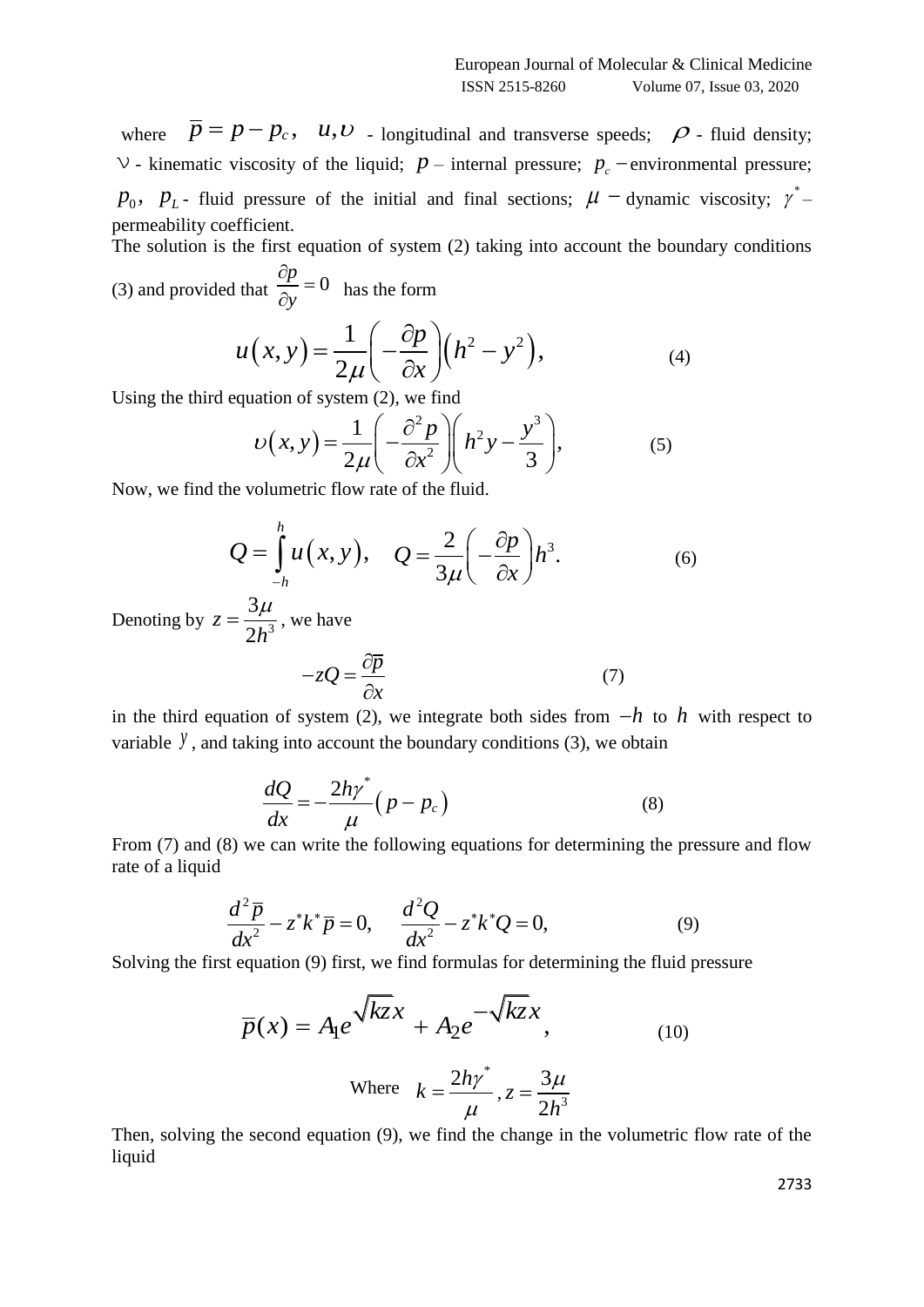$$
Q(x) = B_1 e^{\sqrt{kz}x} + B_2 e^{-\sqrt{kz}x}
$$
\n(11)

where  $A_1$ ,  $A_2$ ,  $B_1$ ,  $B_2$ , -are constant integration coefficients. After applying equation (7) in

(10) and (11), we can determine the relationship between these coefficients.  
\n
$$
-zB_1e^{\sqrt{k}zx} - zB_2e^{-\sqrt{k}zx} = \sqrt{kz}A_1e^{\sqrt{kzx}} - \sqrt{kz}A_2e^{-\sqrt{kzx}}
$$
\n(12)

The following flows from here

 \n I lowing flows from here\n \n 
$$
-zB_1 = A_1 \sqrt{kz}, \quad\n - zB_2 = -A_2 \sqrt{kz}, \quad\n B_1 = -\sqrt{\frac{k}{z}}A_1, \quad\n B_2 = \sqrt{\frac{k}{z}}A_2
$$
\n

Then

$$
\overline{p}(x) = A_1 e^{\sqrt{kz}x} + A_2 e^{-\sqrt{kz}x}
$$
\n
$$
Q(x) = -\sqrt{\frac{k}{z}} \left( A_1 e^{\sqrt{kz}x} - A_2 e^{-\sqrt{kz}x} \right)
$$
\n(14)

Thus, the pressure and flow rate are interconnected with constant coefficients  $A_1$  and  $A_2$ , these coefficients, we determine from the boundary conditions (3), when

$$
\overline{p} = p_0
$$
 at  $x = 0$ ,  $\overline{p} = p_L$  at  $x=L$ ,  
Then

$$
A_{\rm I} = -\frac{p_0 e^{-\sqrt{k_z}L} - p_L}{e^{\sqrt{k_z}L} - e^{-\sqrt{k_z}L}}, \quad A_{\rm 2} = -\frac{p_0 e^{\sqrt{k_z}L} - p_L}{e^{\sqrt{k_z}L} - e^{-\sqrt{k_z}L}} \tag{15}
$$

The pressure distribution of the longitudinal coordinate is determined from formula (13), substituting their value instead of A<sub>1</sub> and A<sub>2</sub>, we find<br>  $- C \searrow \qquad D_0 e^{-\sqrt{k z}L} = D_L \qquad \sqrt{k z} \qquad \qquad D_0 e^{\sqrt{k z}L} = D_L \qquad -\sqrt{k z} \qquad \qquad$ 

The pressure distribution of the longitudinal coordinate is determined from formula (13),  
\nsubstituting their value instead of A<sub>1</sub> and A<sub>2</sub>, we find  
\n
$$
\overline{p}(x) = \frac{p_0 e^{-\sqrt{kz}L} - p_L}{e^{\sqrt{kz}L} - e^{-\sqrt{kz}L}} e^{\sqrt{kz}x} + \frac{p_0 e^{\sqrt{kz}L} - p_L}{e^{\sqrt{kz}L} - e^{-\sqrt{kz}L}} e^{-\sqrt{kz}x}
$$
\nThe fluid flow rate is determined by the formula  
\n
$$
Q(x) = -\sqrt{\frac{k}{z}} \left( \frac{p_0 e^{-\sqrt{kz}L} - p_L}{e^{\sqrt{kz}L} - e^{-\sqrt{kz}L}} e^{\sqrt{kz}L} - \frac{p_0 e^{\sqrt{kz}L} - p_L}{e^{\sqrt{kz}L} - e^{-\sqrt{kz}L}} e^{-\sqrt{kz}x} \right)
$$
\n(17)

The fluid flow rate is determined by the formula

$$
\overline{p}(x) = \frac{p_0 e^{-\sqrt{kz}L} - p_L}{e^{\sqrt{kz}L} - e^{-\sqrt{kz}L}} e^{\sqrt{kz}x} + \frac{p_0 e^{\sqrt{kz}L} - p_L}{e^{\sqrt{kz}L} - e^{-\sqrt{kz}L}} e^{-\sqrt{kz}x}
$$
(16)  
The fluid flow rate is determined by the formula  

$$
Q(x) = -\sqrt{\frac{k}{z}} \left( \frac{p_0 e^{-\sqrt{kz}L} - p_L}{e^{\sqrt{kz}L} - e^{-\sqrt{kz}L}} e^{\sqrt{kz}L} - \frac{p_0 e^{\sqrt{kz}L} - p_L}{e^{\sqrt{kz}L} - e^{-\sqrt{kz}L}} e^{-\sqrt{kz}x} \right)
$$
(17)

In the limiting case, when  $L \rightarrow \infty$  flows of a viscous fluid pass to the flow of a semi-infinite flat channel. In this case, the flow rate and pressure distribution along the flow decreases exponentially

$$
Q(x) = \sqrt{\frac{k}{z}} p_0 e^{-\sqrt{kz}x}, p(x) = p_0 e^{-\sqrt{kz}x}
$$
 (18)

2734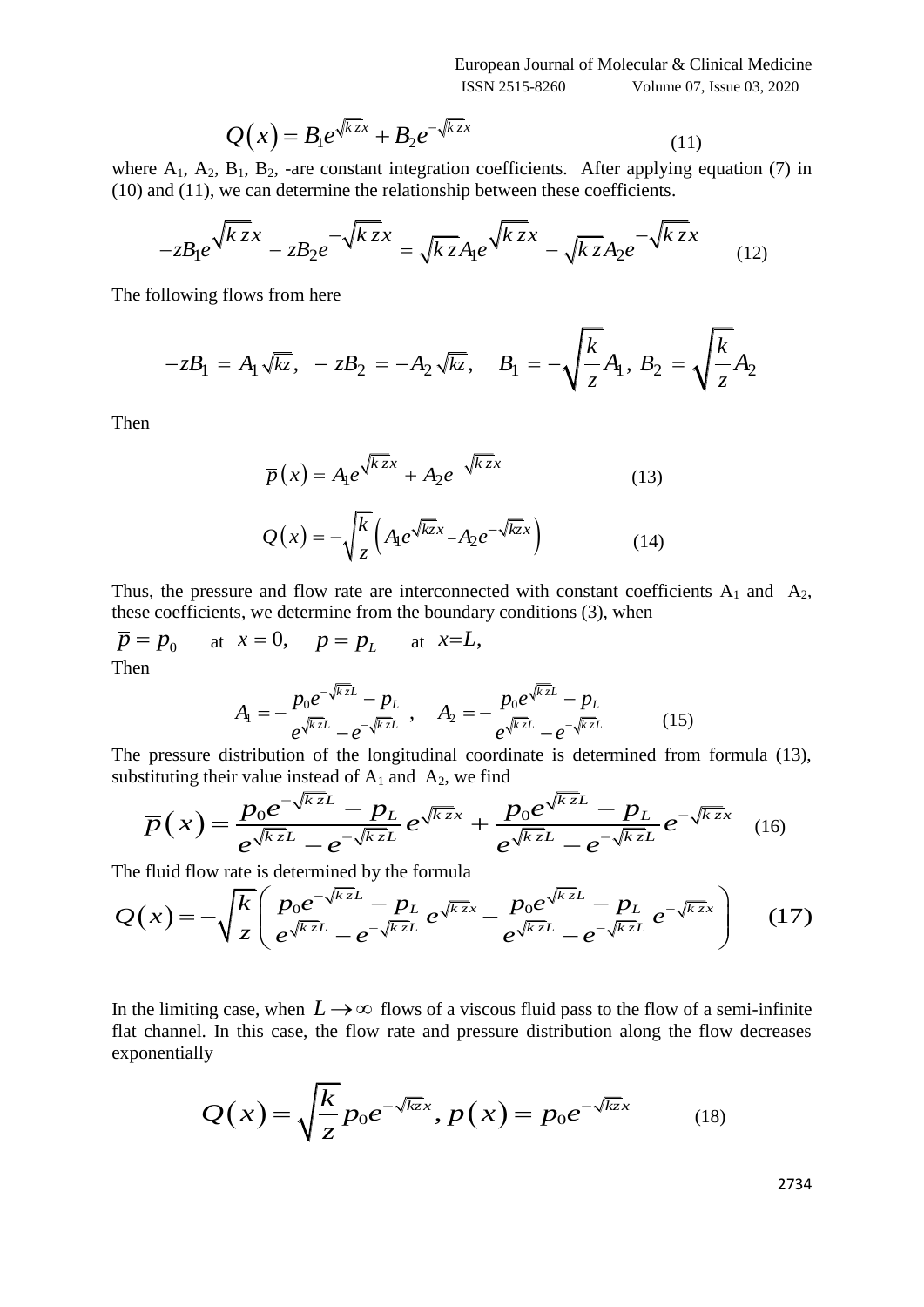of the longitudinal and pepper directions

Now, using formulas (14), we can find expressions for other parameters, such as the velocity  
\nof the longitudinal and pepper directions  
\n
$$
u(x, y) = -\frac{\sqrt{kz}}{2\mu} \left( \frac{p_0 e^{-\sqrt{kz}L} - p_L}{e^{\sqrt{kz}L} - e^{-\sqrt{kz}L}} e^{\sqrt{kz}x} - \frac{p_0 e^{\sqrt{kz}L} - p_L}{e^{\sqrt{kz}L} - e^{-\sqrt{kz}L}} e^{-\sqrt{kz}x} \right) \left( h^2 - y^2 \right),
$$
\n
$$
v(x, y) = -\frac{kz}{2\mu} \left( \frac{p_0 e^{-\sqrt{kz}L} - p_L}{e^{\sqrt{kz}L} - e^{-\sqrt{kz}L}} e^{\sqrt{kz}L} + \frac{p_0 e^{\sqrt{kz}L} - p_L}{e^{\sqrt{kz}L} - e^{-\sqrt{kz}L}} e^{-\sqrt{kz}x} \right) \left( h^2 y - \frac{y^3}{3} \right) \quad (19)
$$
\nIn order to carry out numerical calculations and for convenience, we transform the

In order to carry out numerical calculations and for convenience, we transform the exponential functions containing formulas (16) and (17) to a hyperbolic function. Then formulas (16) and (17) have the following form

$$
\overline{p}(x) = \frac{p_0 sh(\sqrt{kz}(L-x))}{sh(\sqrt{kz}L)} + \frac{p_L sh(\sqrt{kz}x)}{sh(\sqrt{kz}L)}
$$
(20)

$$
Q(x) = \sqrt{\frac{k}{z}} \left( \frac{p_0 ch(\sqrt{kz}(L-x))}{sh(\sqrt{kz}L)} - \frac{p_L ch(\sqrt{kz}x)}{sh(\sqrt{kz}L)} \right)
$$
(21)

Instead of  $\zeta$  and  $\kappa$ , setting their values in formulas (20) and (21), we obtain calculation

formulas for the distribution of pressure and fluid flow along the flow in the form  
\n
$$
\frac{\overline{p}(x)}{p_0} = \frac{sh\left(\sqrt{3\gamma^*} \frac{(L-x)}{h}\right)}{sh\left(\sqrt{3\gamma^*} \frac{L}{h}\right)} + \frac{p_L}{p_0} \frac{sh\left(\sqrt{3\gamma^*} \frac{x}{h}\right)}{sh\left(\sqrt{3\gamma^*} \frac{L}{h}\right)}
$$
\n(22)

$$
\frac{Q(x)}{Q_0} = \frac{1}{1 - \frac{p_L}{p_0}} \frac{L}{h} \sqrt{3\gamma^*} \left( \frac{ch\left(\sqrt{3\gamma^*} \frac{(L-x)}{h}\right)}{sh\left(\sqrt{3\gamma^*} \frac{L}{h}\right)} + \frac{p_L}{p_0} \frac{ch\left(\sqrt{3\gamma^*} \frac{x}{h}\right)}{sh\left(\sqrt{3\gamma^*} \frac{L}{h}\right)} \right)
$$
(23)

$$
Q_0 = \frac{2h^3}{3\mu} \left( \frac{p_0 - p_L}{L} \right)
$$

Where 1 is the given pressure in the initial section, 2 is the flow rate of the Poiseuille fluid.

# **2. CALCULATION RESULTS**

Based on formulas (22) and (23), we will carry out numerical calculations that determine the change in pressure and fluid flow in the direction of the main flow for various values of the permeability coefficient.

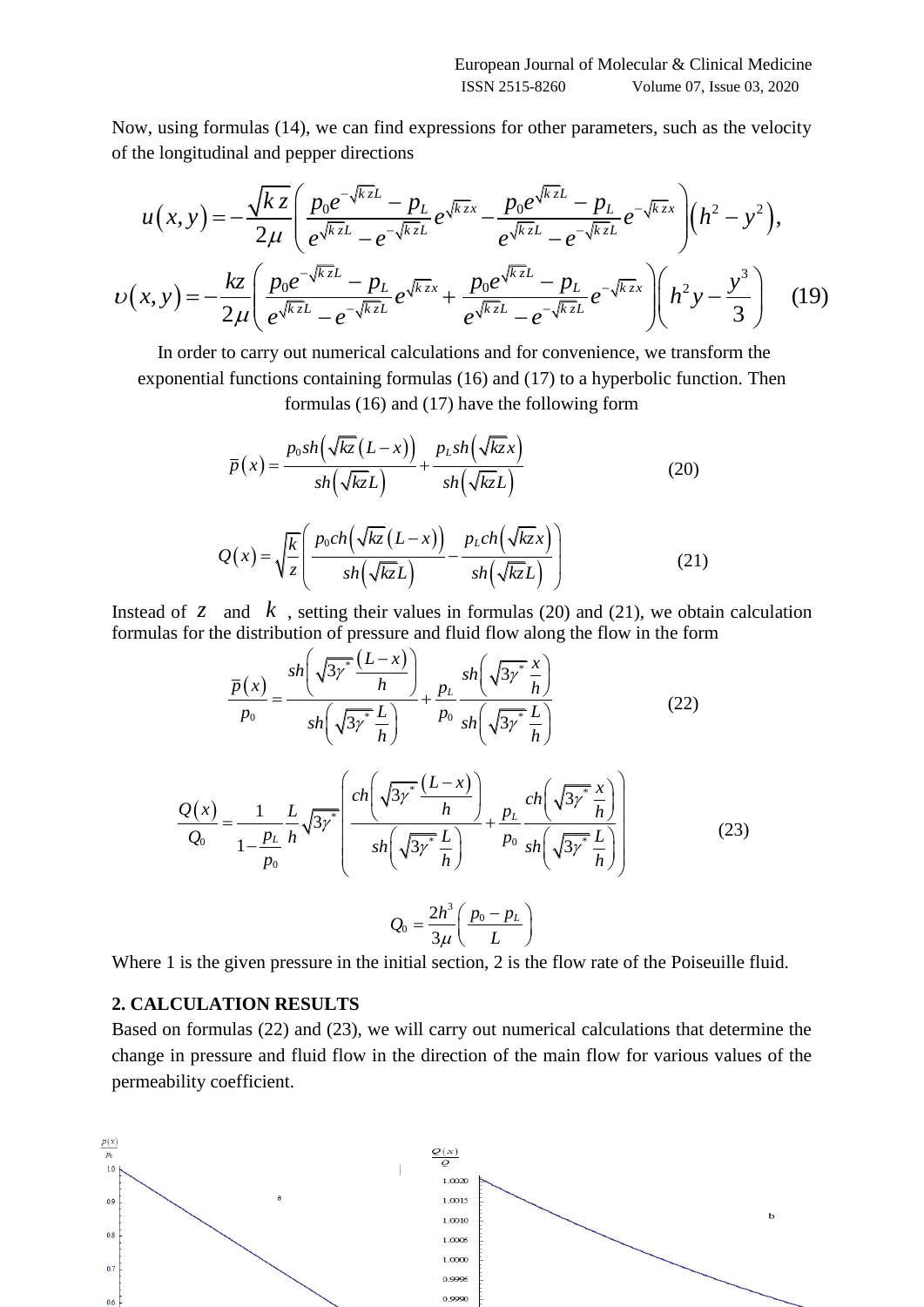### Fig. 1. Change in pressure (a) and fluid flow (b) by the direction of the main stream, depending on lower values of the permeability coefficient

$$
(\frac{L}{h} = 5, \frac{p_L}{p_0} = 0.5, \gamma^* = 0,0001)
$$

In fig. 1, the change in pressure (a) and fluid flow (b) is shown by the direction of the main flow at lower values of the permeability coefficient. From this figure it can be seen that the pressure is distributed along the flow according to linear laws, and the fluid flow rate remains almost constant along the channel length

This proves that by passing to the limit, when  $\gamma^* \to 0$  from formulas (22) and (23), we obtain formulas for the pressure and flow rate of the fluid for the Poiseuille flow

$$
\lim_{y \to 0} \frac{p(x)}{p_0} = 1 - \left( \frac{1 - \frac{p_L}{p_0}}{L} \right) x, \text{ or } \lim_{y \to 0} p(x) = p_0 - \frac{p_0 - p_L}{L} x.
$$
  

$$
\lim_{y \to 0} \frac{Q(x)}{Q_0} = 1, \text{ or } \lim_{y \to 0} Q(x) = Q_0. \text{ where } Q_0 = \frac{3h^3}{2\mu} \left( \frac{p_0 - p_L}{L} \right)
$$

Thus, when  $\gamma^* \rightarrow 0$ , the stationary flow of a viscous fluid in a flat channel with permeable walls, goes to the flow in the same channel with impermeable walls. This proves the reliability of the obtained solutions for pressure and fluid flow.



Fig. 2. Change in pressure (a) and fluid flow (b) by the direction of the main flow depending on the permeability coefficient ( $\frac{L}{l}$  = 5,  $\frac{p_L}{l}$  = 0,1,  $\gamma^*$  $\mathbf{0}$  $\frac{L}{I}$  = 5,  $\frac{p_L}{I}$  = 0,1,  $\gamma^*$  = 0,1  $\frac{1}{h} = 3, \frac{1}{p}$  $=5, \frac{p_L}{n}=0,1; \gamma^* = 0,1$ 

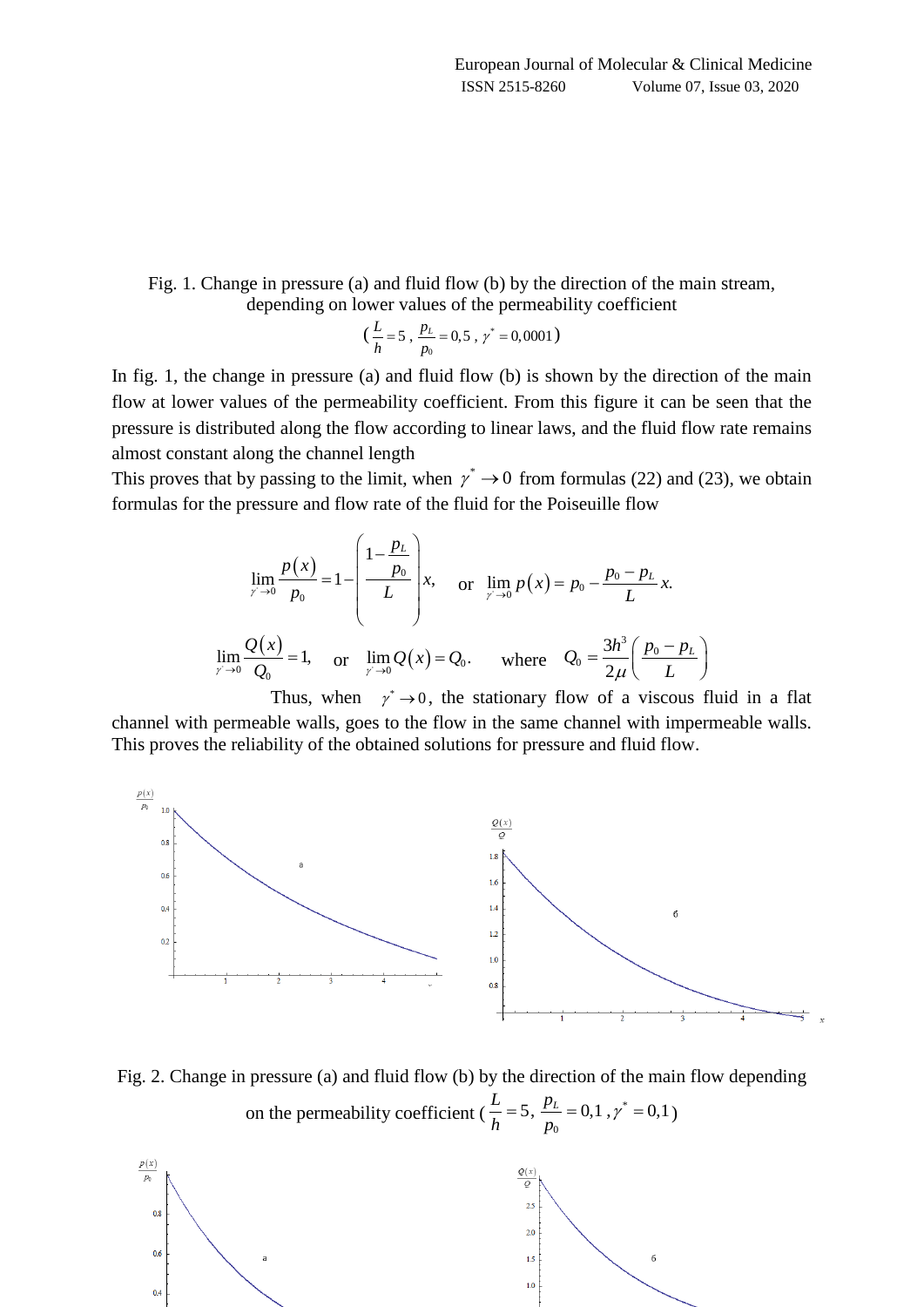Fig. 3. Change in pressure (a) and fluid flow (b) by the direction of the main flow depending



Fig. 4. Change in pressure (a) and fluid flow (b) by the direction of the main flow depending on the permeability coefficient  $(\frac{L}{l} = 5, \frac{p_L}{l} = 0, 1, \gamma^*)$  $\mathbf 0$  $\frac{L}{I}$  = 5,  $\frac{p_L}{I}$  = 0,1,  $\gamma^*$  = 0,5  $\frac{1}{h} = 5, \frac{1}{p}$  $=5, \frac{p_L}{\cdot} = 0.1, \gamma^* = 0.5$ )

At considerable other values of the permeability coefficient, the change in pressure and fluid flow along the length of the flat channel is illustrated in Fig. 2., fig. 3., fig. 4.

#### **3. CONCLUSION**

When solving the problem of viscous fluid flow in a flat channel with permeable walls, calculation formulas were obtained and numerical calculations were made that determine the change in pressure and fluid flow in the direction of the main flow for various values of the permeability coefficient. It is shown that at lower values of the coefficient of permeability, the pressure is distributed along the flow according to linear laws, and the fluid flow rate remains almost constant along the channel length. Since, in this case, the flow of a viscous fluid passes to a stationary flow in a flat channel with impermeable walls. Other values of the permeability coefficient, it is characteristic that with an increase in the permeability coefficient of the pressure distribution differs significantly from the linear distribution, with the maximum deviation in the middle of the channel. The fluid flow rate with an increase in the permeability coefficient increases several times in the initial section compared to the fluid flow rate, in the same pressure drop in the flow of a viscous fluid in a flat channel with impermeable walls. In this case, when  $\gamma^* = 0.01; 0.1; 0.2;$  is accompanied by an increase in flow rate in the initial section about 3-4 times. The hydraulic resistance in this onedimensional theory of the motion of a viscous fluid in a flat channel with permeable walls does not depend on the permeability coefficient. In order to determine the change in hydraulic resistance depending on the permeability coefficient, it is necessary to solve a more complex problem in a two-dimensional formulation.